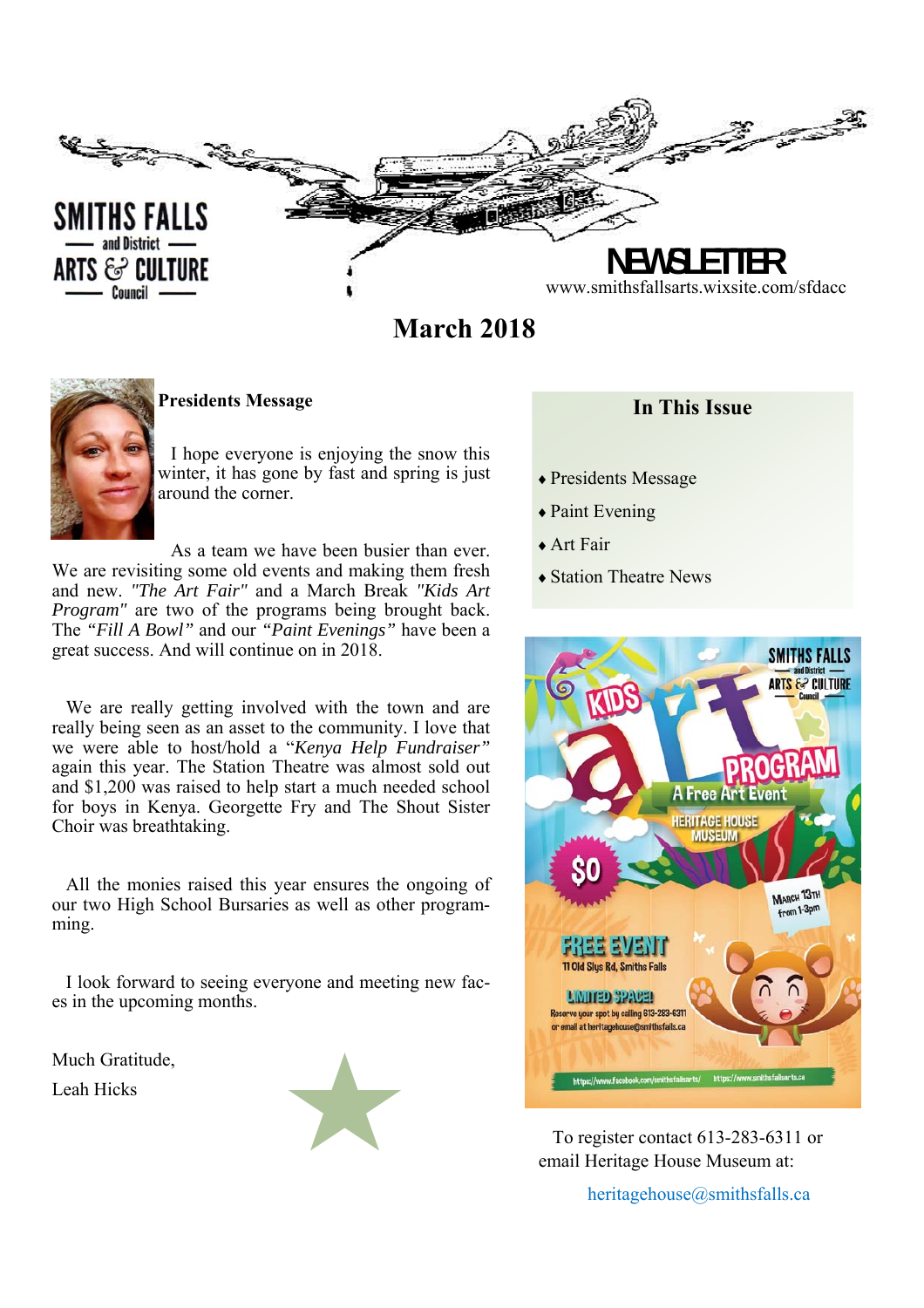# **Painting Evening**

## **February 12th**

A small group of enthusiastic people gathered at Fort Hemlock on February  $12<sup>th</sup>$  for a fun evening of painting with Valentines being the theme of the night.

Those participating enjoyed the experience of painting together. They found the teacher was very good and well organized and are looking forward to attending the next *Paint Evening.*



The next paint evening will be held this coming April  $23^{rd}$  at Fort Hemlock with April Showers being the theme.



# **Art Fair**



It's an exiting year for the Smiths Falls & District Arts & Culture Council. On August  $18<sup>th</sup> 2018$  from 10 a.m. - 4 p.m. we will be hosting an extraordinary Art & Culture Fair at the Smiths Falls Community Centre.

The event will feature artists from all backgrounds in the surrounding area.

Guests will learn, interact, and experience different forms of art through various zones designed to peak everyone's interest.

Admission will be \$2 and free for those aged 12 and under.

> *Grow peas of mind, lettuce be thankful, squash selfishness, turnip to help thy neighbour, and always make thyme for loved ones. Author Unknown*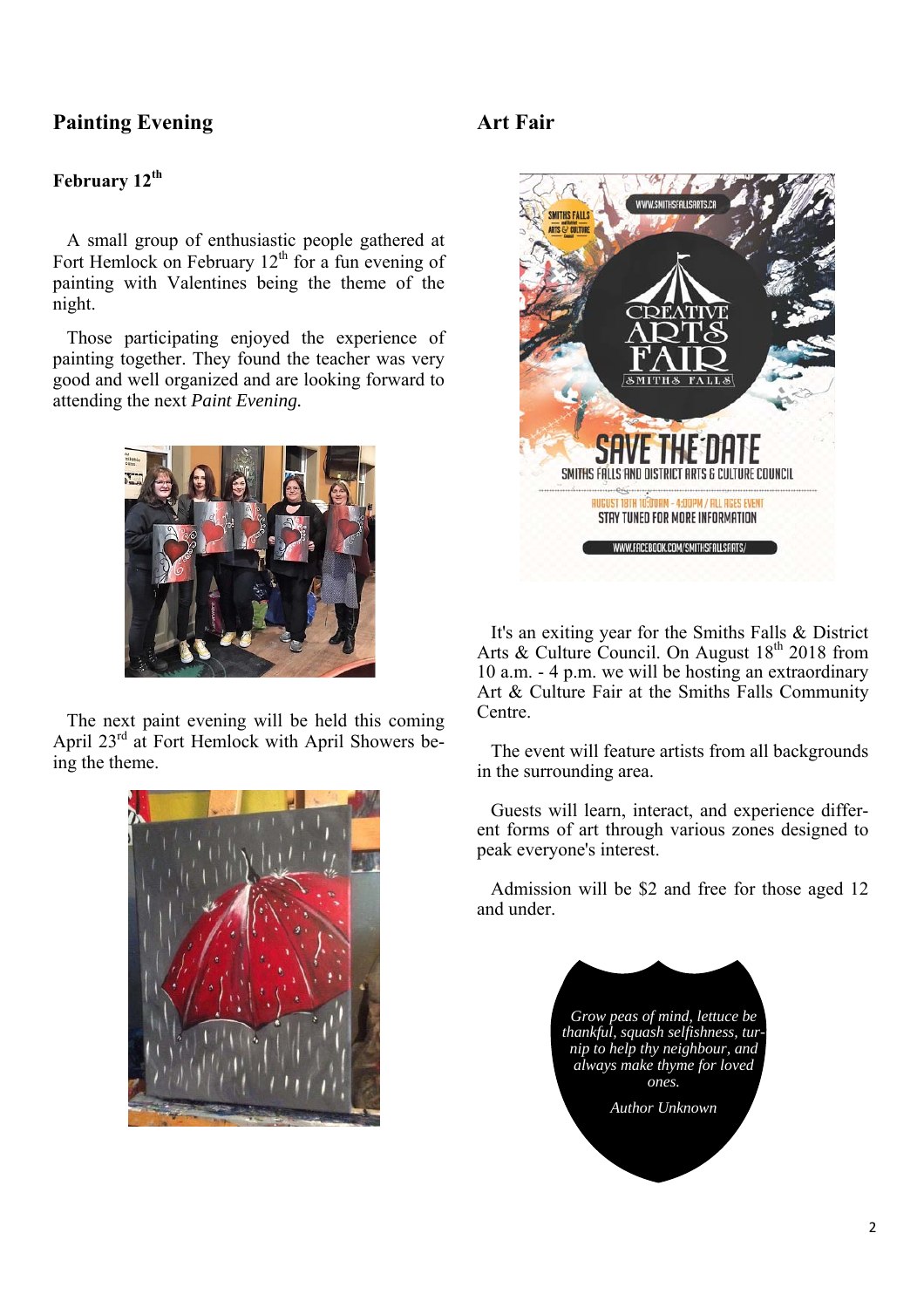### **Art Journey**

It's a new year and time to start thinking and planning for this year's Art Show and Sale.

We are going to try something different this year. We have noticed that our visitor count is down from past years and are hoping that by making small changes we can get those numbers back up. There are so many opportunities for artists and shoppers to attend that we are competing with more and more Art Shows each year. We don't want to discontinue holding shows but we do need to get more interest from local shoppers and out-of-towners as well. Holding a show is fun but we need to sell our art as well.

This year we are considering changing our show date to a more tourist-y time line such as the summer or early Fall. We are also considering holding it at a different venue than the Memorial Centre. Other ideas are to hold it outside as a summer show to attract visitors who are vacationing in town. We are also considering if it will a benefit to our artists to be part of the Art Fair which will be taking place this August. This is being organized by the Smiths Falls and District Arts & Culture Council.

We realize we may lose some of our past artists who may not like the changes but we cannot improve if we don't make changes. We are still looking for more folks to join the executive team. Many hands make light work. If you are interested please contact Deb Fortin at the email address below.

We welcome any comments and suggestions any artists or shoppers may have for us to improve our show. You can contact us at:

artjourneysmithsfalls@gmail.com

**Station Theatre News** 

**Upcoming Plays** 

**April 27th - May 6th**



The second show of the season is a classic story by Leonard Gershe, which was made into a hit movie starring Goldie Hawn. Young Don Baker, hero of his mother's children's book series 'Donny Dark' has been blind since birth, his overprotective mother following his every move. Don finally moves to his own apartment in Manhattan to pursue his song writing ambitions. When Mrs. Baker meets his kooky, sexy neighbor Jill, Mrs. Baker's controlling instincts go into overdrive with hilariously touching results.

> Presented by special arrangement with SAMUEL FRENCH, INC. - Arp/May 2018

> > **June 15th - 24th**



With a title like this, and Norm Foster on the bill, you know you are in for big laughs and touching moments. James Bell, a big city guy, has his car break down in the rural community of Kooshog Lake and finds he's stuck there for the weekend. With nothing better to do, he gets to know the eccentric locals and enters the annual fishing contest. Along the way, James reconsiders what he really values as he discovers the best qualities of the strange community he is in.

> Presented by special arrangement with GARY GODDARD AGENCY, INC. - June 2018

> > **August 17th - 26th**



*Continued on Page 4 ….*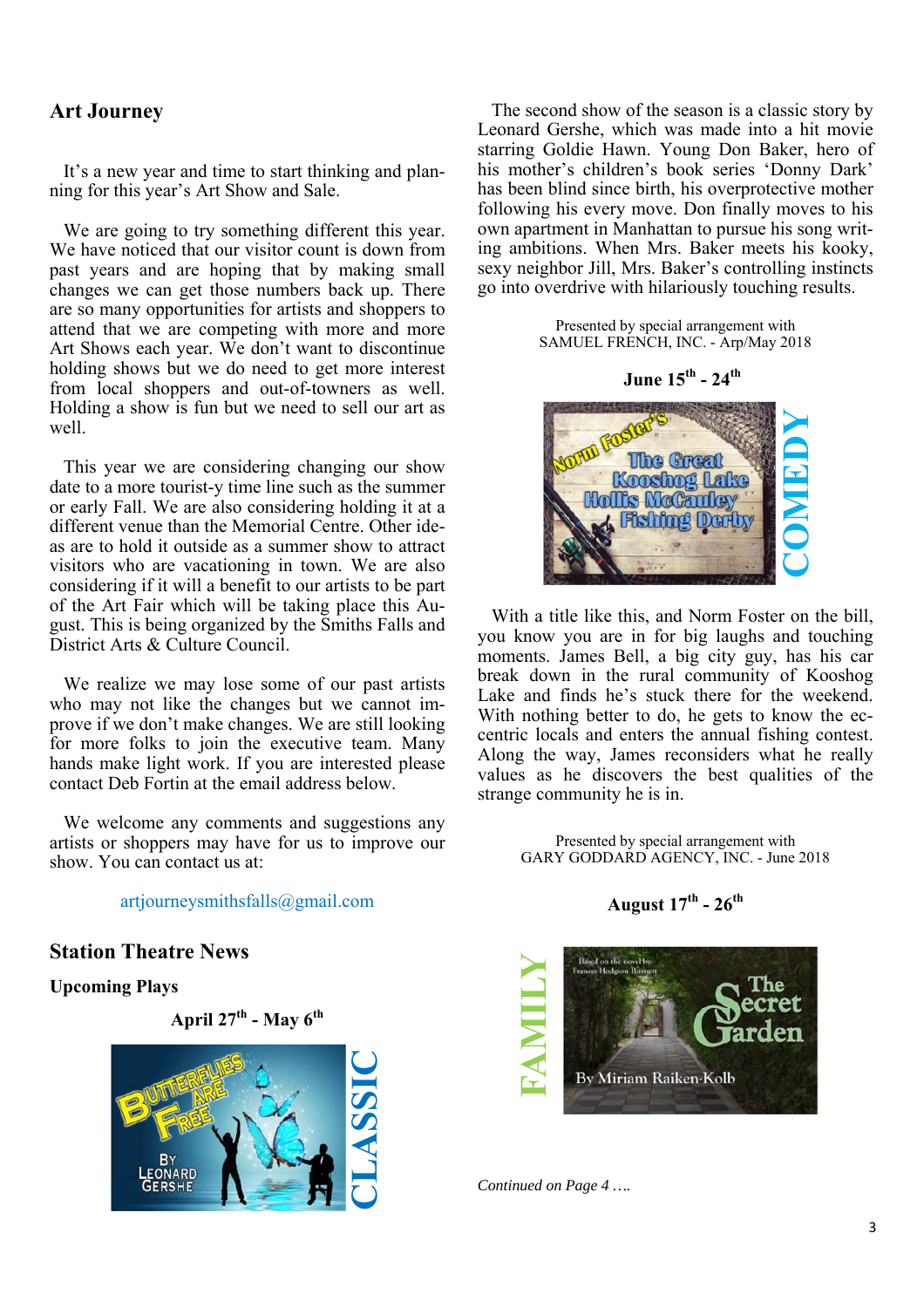#### *Station Theatre News continued ….*

Our summer musical is based on a classic novel. Spoiled Mary Lennox is sent to England to live with her widowed uncle. Mary finds many secrets in the house, but the most captivating is the 'secret garden' that has been locked up for years. Although all are forbidden to enter the garden, Mary and her new friends Ben, the gardener and Dickon, work to bring the lonely garden back to life. Another mystery presents itself when Colin, a bedridden boy is found secluded away. Can Mary bring this sad family back together again?

> Presented by special arrangement with YOUTH PLAYS, INC. - August 2018

#### **October 12th - 21st**



An announcement in the local paper states the time and place when a murder is to occur in Miss Blacklock's house. The victim is a stranger. What follows is a classic Christie puzzle of mixed motives, concealed identities, a second death, a determined Inspector following the twists and turns, and Miss Marple on hand to provide the final solution at some risk to herself in a dramatic confrontation just before the final curtain.

> Presented by special arrangement with SAMUEL FRENCH, INC. - October 2018

#### December 7<sup>th</sup> - 16<sup>th</sup>



We end our season with the classic story of Beauty and the Beast, with some hiccups along the way. This is a pantomime, after all! Discover the Beast's castle and watch adventurous Belle. The audience will fall in love with a fast talking French poodle! Laughs, fun and surprises at our traditional Christmas panto. Help our heroine save the day, boo and hiss our baddy and cheer and clap the cast in our traditional family Panto. Singing and dancing. It's a magical adventure you won't want to miss!

> **Presented by special arrangement with BEN CROCKER, INC. - December 2018**



# **March 16 & 17 at 7 pm**

The Darkest Hour



Starring Gary Oldman and Kristen Scott Thomas Tickets at the door ‐ cash only

*The only photographer you should compare yourself to is the one you used to be. Author Unknown*